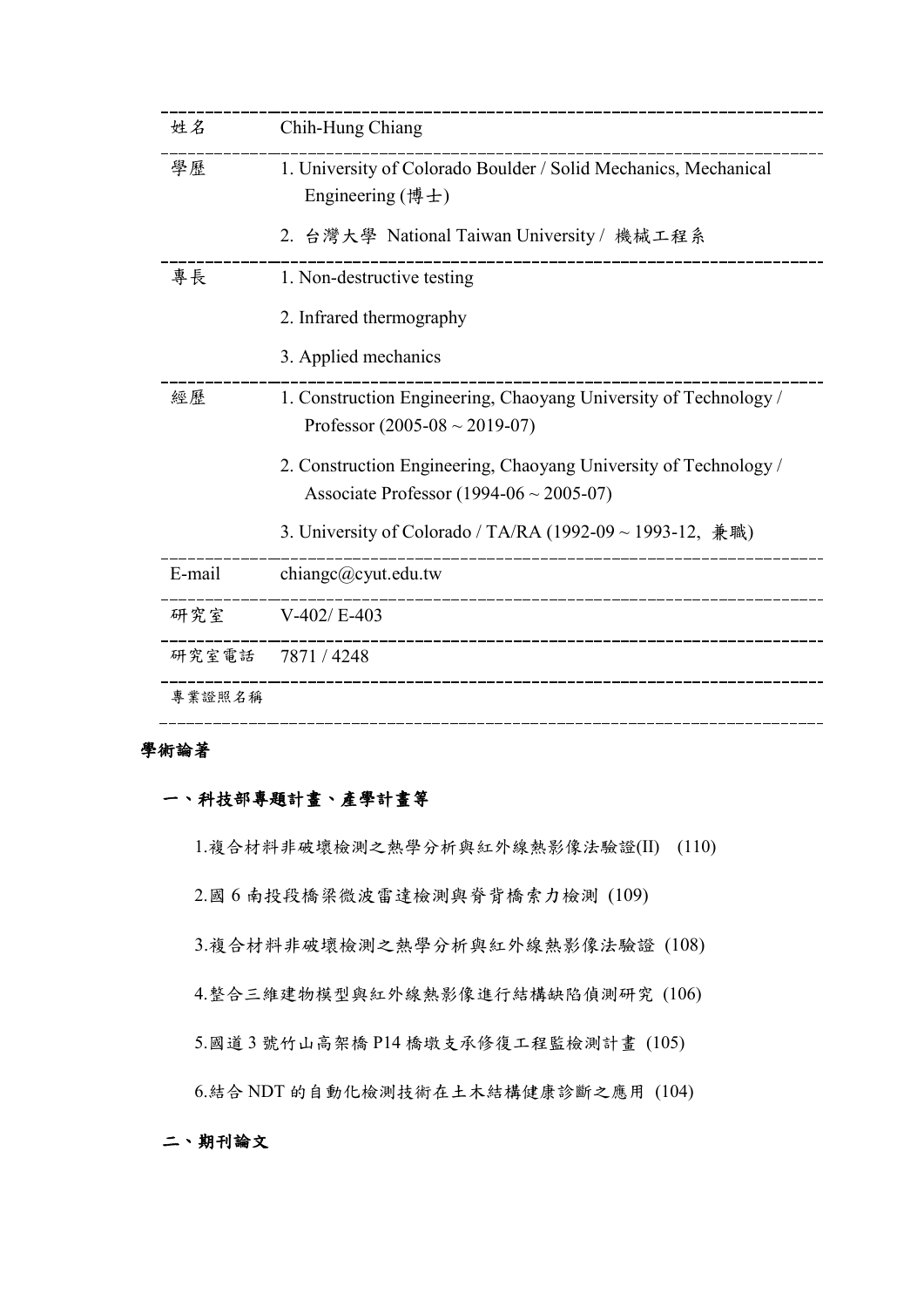1.Kumar, D., Chiang, C.-H.\*, Lin, Y.-C. (2022) Experimental vibration analysis of large structures using 3D DIC technique with a novel calibration method. *Journal of Civil Structural Health Monitoring*, (SCI) (Scopus) (DOI:. 10.1007/s13349-022-00549-5)

- 2.Lee, M.-G., Lo, S.-L., Kan, Y.-C., Chiang, C.-H. (2022) Water quenched slag from incinerator ash used as artificial stone. *Case Studies in Construction Materials* 16 e00827 (DOI: 10.1016/j.cscm.2021.e00827)
- 3.Chih-Hung Chiang\*, Hung-Yu Tao, Yung-Chiang Lin (2021) Transient thermal analysis of layered media based on thermal quadrupoles. *International Journal of Applied Science and Engineering* 18:3 (Scopus) (DOI: 10.6703/IJASE.202106\_18(3).001)
- 4.Lin, Y-C., Chiang, C-H., Yu, C-P., Kumar, D., Hsu, K-T. (2021) Application of DIC method to modal vibration study for structure health monitoring of WT tower. *International Journal of Applied Science and Engineering* 18:3 (Scopus) (DOI: 10.6703/IJASE.202106\_18(3).003)
- 5.Yung-Chiang Lin, Chih-Hung Chiang\*, Chih-Peng Yu, Keng-Tsang Hsu (2020) Deterministic deterioration modeling of wind turbines toward the failure identification – a modal curvature approach, *Journal of Structural Integrity and Maintenance*, 5:2, 104-112, (DOI: 10.1080/24705314.2020.1729518)**(Scopus)**
- 6.Huang, Y., Shih, P., Hsu, K.-T., Chiang, C.-H. (2020) To identify the defects illustrated on building facades by employing infrared thermography under shadow, *NDT & E International, 111* (DOI: 10.1016/j.ndteint.2020.102240) **(SCI)(Scopus)**
- 7.Chih-Hung Chiang\*, Keng-Tsang Hsu, Chih-Peng Yu, Chia-Chi Cheng, Jie-Zhen Pan (2018) "Remote measurements and vibration analyses of existing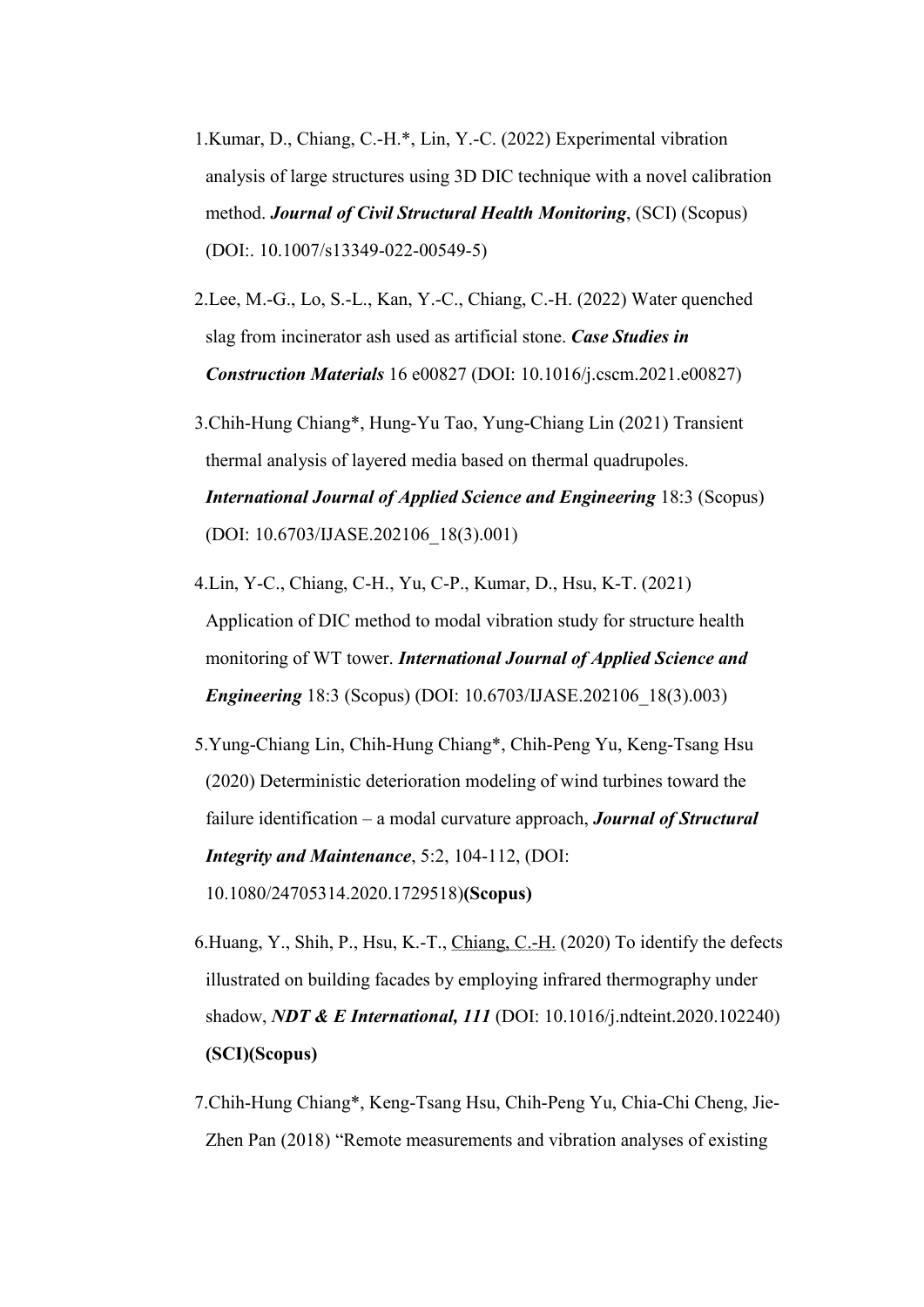wind turbines," *Journal of Testing and Evaluation* vol.47 no.3 pp.2193- 2206 (DOI: 10.1520/JTE20180025) **(SCI)(Scopus)**

### 三、研討會論文

- 1.曾靖皓、江支弘、鄭家齊、林永强、鄭柏鈞 (2021) "數位影像相關方法 應用於短跨度橋梁振動分析",台灣混凝土學會 2021 年混凝土工程研討 會,高雄萬華酒店,110 年 11 月 18-19 日。
- 2.鄭柏鈞、江支弘、林永强 (2021) "風機自然頻率與螺栓應力狀態之關聯 分析",第26 屆電子計算機於土木水利工程應用研討會,中央大學,桃 園 110 年 8 月 30-31 日。
- 3.Chih-Hung Chiang\*, Muhamad Hidayat, Hung-Yu Tao (2021) "Simulated surface temperature distribution of layered structures for TNDT", AASRC2021 航太學會學術研討會論文集。(MOST110-2211-E-324- 006)
- 4.Chan, C. C-K., Kumar, D., Chiang, C-H. (2021) "Coarse and fine localized CNN classifier for intelligent DIC preprocessing in large structure health monitoring sample", Proceedings of SPIE - The International Society for Optical Engineering, 11592, art. no. 115920L (DOI: 10.1117/12.2584023)
- 5.Kumar, D., Chiang, C-H.\*, Lin, Y-C. (2021) "Identification and correlation of natural patterns using a hybrid BRISK-DIC method", Proceedings of SPIE - The International Society for Optical Engineering, 11592, art. no. 115920K (DOI: 10.1117/12.2584776)
- 6.Chih-Hung Chiang\*, Hung-Yu Tao, Jean-Shyan Wang (2020) "Progressive Damage to CFRP Specimens Due to Tensile Loading –Thermal Modeling and Experimental Analysis",中國機械工程學會第三十七屆全國學術研討 會。國立虎尾科技大學,2020 年 11 月 20-21 日。(MOST108-2211-E-324-004)